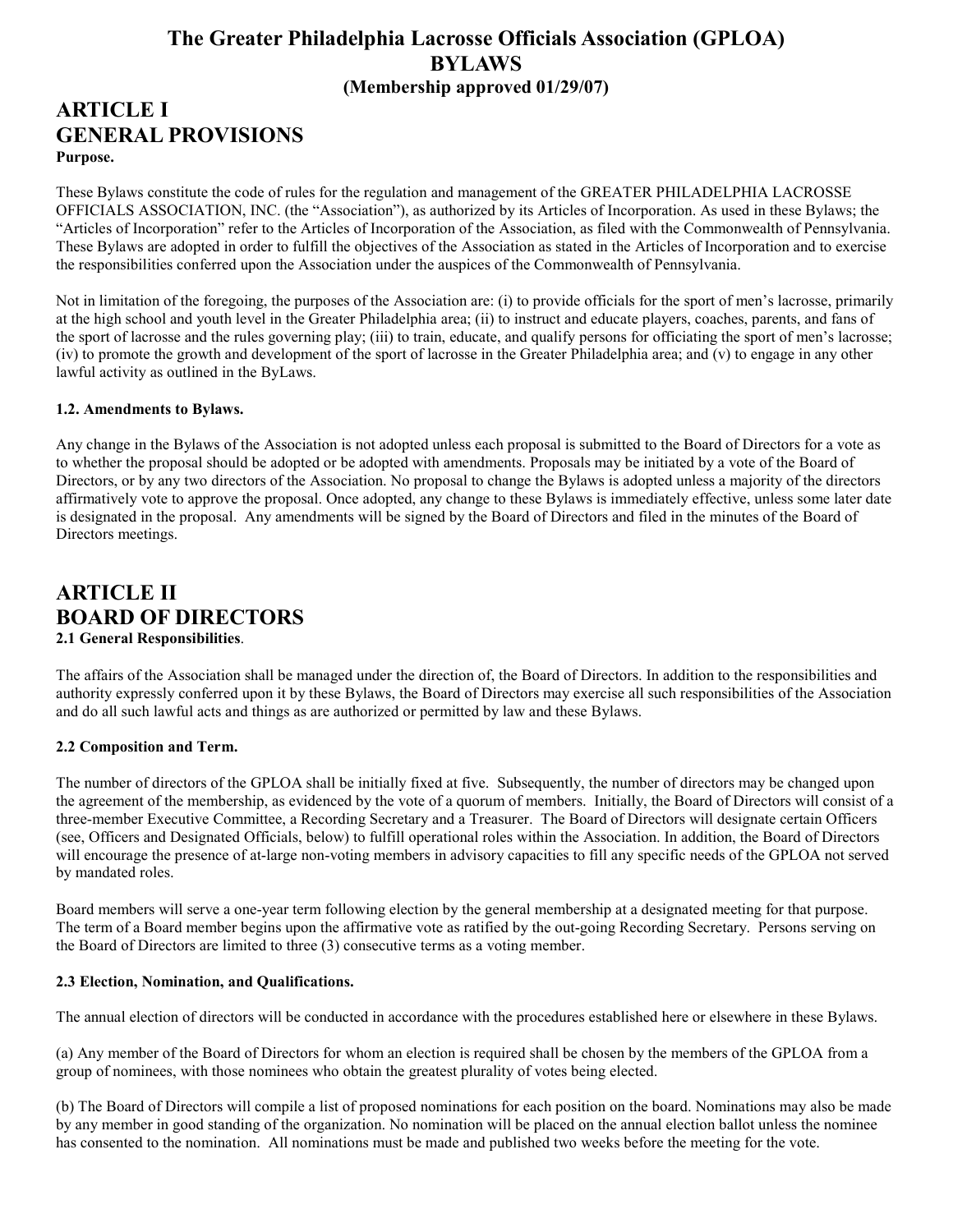(c) The election will be conducted at a meeting called for this purpose.

## 2.4 Removal of Director.

One or more directors may be removed for cause by the affirmative vote of a two thirds or greater majority of the remaining members of the Board of Directors at a regular or special meeting of the Board of Director and a subsequent two thirds majority vote by the general membership. For purposes hereof, "cause" may include, but not be limited to, a director's failure to attend three consecutive meetings of the Board of Directors.

## 2.5 Vacancies.

Special circumstances, including cases of death, resignation, retirement, disqualification, or removal, requiring replacement of existing board members prior to the normal term will be addressed by the remaining board members on an as needed basis. A vacancy occurring in the Board of Directors shall be filled for the unexpired term by the affirmative vote of a majority of the members present at a meeting called for the purpose. A director elected by the membership to fill a vacancy shall be elected for the unexpired term of his predecessor in office.

## 2.6 Board Committees and Advisors.

The Board of Directors may request participation in and designate from among the GPLOA membership one or more committees and advisors to assist in the operations of the Association on an as needed basis. These committees and/or advisors are not mandated roles (see, Officers and Designated Officials, below) as designated in these ByLaws and exist at the whim of the Board of Directors. The Board of Directors shall have the responsibility to remove any member of any committee or person in an advisory role, with or without cause, and to fill vacancies in and to dissolve any such committee or role.

### 2.7 Compensation.

Directors or members of the GPLOA may receive such compensation for their services as necessary to reimburse expenses accrued in the legitimate pursuit of the Association's business. Compensation will be approved by the Board of Directors and issued by the Treasurer. An accurate accounting of the compensation will be maintained and available to a general member at request.

No compensation will be made to any member of the Board of Directors or anyone in an advisory role to the Board of Directors other than to reimburse legitimate expenses. Assignors, though Officers of the Association, will be compensated for their work in assigning games.

# ARTICLE III MEETINGS OF THE BOARD OF DIRECTORS 3.1 Meetings.

The Board of Directors will hold at least five regular meetings during each term year, and may call other regular meetings of the Board of Directors, or special meetings of the Board of Directors, at any time. Any matter relating to the affairs of the Association may be brought before the board.

#### 3.2 Procedure Rules at Meetings.

It is understood that in the transaction of its business, the meetings of the members of the Association, its Board of Directors and its committees may be conducted with informality; however, this informality does not apply to procedural requirements required by these Bylaws. When circumstances warrant, any meeting or a portion of a meeting will be conducted according to generally understood principles of parliamentary procedure and as stated in these Bylaws.

## 3.3 Quorum Voting.

The presence in person of 60% (3) of the members of the Board of Directors shall constitute a quorum at any regular or special meeting of the Board of Directors. Each director shall have one vote on the Board of Directors. Once a quorum is established, all matters put to a vote before the Board of Directors will require the affirmative vote of a majority of directors voting on the matter, in the presence of a quorum, unless a greater majority is required by these Bylaws. In the event of a tie vote, the matter at hand will be resolved at a later date when all Directors have been polled and a majority gained.

#### 3.4 Adjournments.

A meeting of the Board of Directors, whether or not a quorum is present, may be adjourned by a majority of the directors present to reconvene at a specific time and place. At any such reconvened meeting at which a quorum is present, any business may be transacted which could have been transacted at the meeting that was adjourned.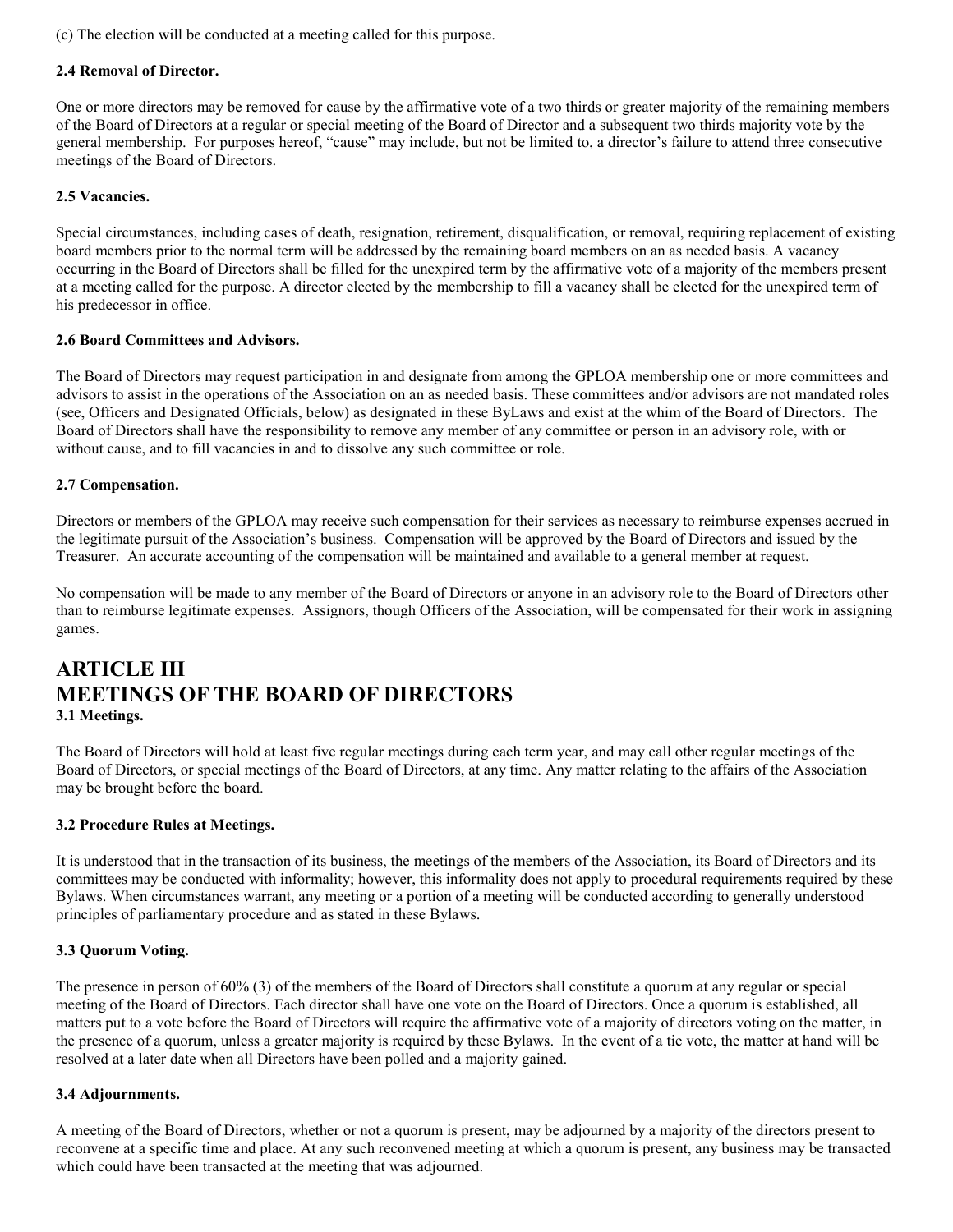## 3.5 Participation by Conference Telephone.

Members of the Board of Directors, or members of any committee designated by the Board of Directors, may participate in a regular or special meeting of the Board or of such committee by, or conduct the meeting through the use of, any means of communication by which all directors participating may simultaneously hear each other during the meeting. Participation in a meeting pursuant to this Section 3.5 shall constitute presence in person at such meeting. Such participation will be duly noted in the official minutes of the meeting.

## 3.6 Written Consent Action by Board.

Any action required or permitted by law to be taken at any meeting of the Board of Directors may be taken without a meeting, if a written consent, setting forth the action taken, is signed by a 60% majority of the directors. Prior to such action the secretary shall endeavor to notify all directors of the proposed action. This consent is the equivalent to a vote of the Board of Directors during a meeting with a quorum, and is to be filed and recorded with the minutes of the Association's Board of Directors.

### 3.7 Corporate Seal.

The Seal of the Association shall be in such form as the Board of Directors may from time to time determine. In the event that it is inconvenient to use such a Seal at any time, or in the event the Board of Directors shall not have determined to adopt a corporate Seal, the signature of the Association followed by the word "Seal" enclosed in parentheses or scroll shall be deemed the Seal of the Association. The Seal shall be in the custody of the Recording Secretary and affixed by him or by his designated assistant on all appropriate papers.

# ARTICLE IV OFFICERS AND DESIGNATED OFFICIALS 4.1 Number.

The Officers of the Association shall consist of a three member Executive Committee, a Recording Secretary and a Treasurer. Additionally, the Association shall designate from its members individuals to hold the following official positions: a Chief Trainer, a Rules Interpreter, and a Chief Assigner. The Board of Directors shall from time to time create and establish the duties of other officials and provide for the appointment of these officials as it deems necessary for the efficient management of the Association.

More than one appointed position may be held by the same individual, if necessary. However, in no case, may one individual have more than one vote on the Board of Directors or the membership, at large. The Chief Assignor cannot be a voting member of the Board of Directors. Each Officer and official of the Association must be a Member.

## 4.2 Election and Term.

All officers shall be appointed by the Board of Directors and shall serve at the will of the Board of Directors and until their successor have been elected and have qualified or until their earlier death, resignation, removal, retirement or disqualification.

All appointed positions shall be appointed by the Board of Directors and shall serve at the will of the Board of Directors. The appointed positions will have no term and will serve until removed by majority vote of the membership. All appointed positions will be defined and presented to the membership by the Board of Directors at a general meeting at which time those appointments may or may not be subjected to a ratification vote.

#### 4.3 Removal.

The Board of Directors may remove any officer or official elected or appointed by the Board of Directors whenever in its judgment the best interests of the Association will be served thereby. A vacancy in the office of any officer may be filled by appointment of the Board of Directors for the unexpired portion of the term.

### 4.4 Executive Committee.

The Executive Committee shall have general supervision of the business of the Association and shall see that all orders and resolutions of the Board of Directors are carried into effect. The Executive Committee shall preside at all meetings of the members and the Board of Directors of the Association. The Executive Committee may sign and execute all contracts and other obligations and documents in the name of the Association.

#### 4.5 Recording Secretary.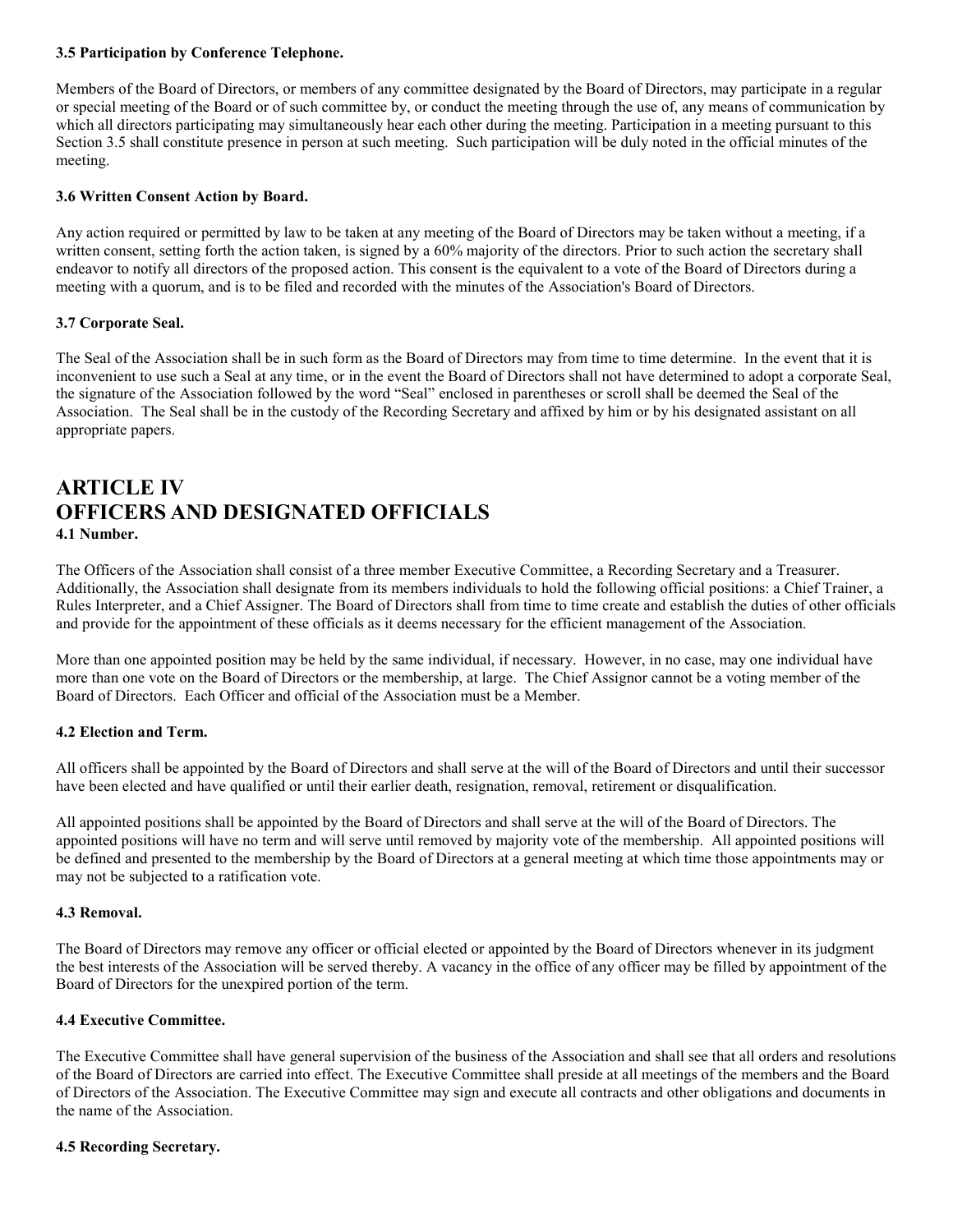The Recording Secretary shall maintain and provide access to the records of the Association as required; record the minutes of all proceedings of the Board of Directors of the Association; and report on matters to the Board of Directors and the membership of the Association. The Recording Secretary shall keep the minutes of all meetings of the members; have charge of the records and papers of the Association; and certify officials for appointment.

The Recording Secretary may affix the corporate seal, or its substitute, to any lawfully executed documents requiring it and shall sign such instruments as may require the Recording Secretary's signature. The Recording Secretary shall perform whatever additional duties and have whatever additional responsibilities the Board of Directors from time to time may assign.

## 4.6 Treasurer.

The Treasurer shall maintain the financial records of the Association; prepare or direct the preparation of the annual accounting and financial statement of the Association; and report on these matters to the Board of Directors. The Treasurer shall have charge of the books of account and keep the funds of the Association, endorse and deposit all checks, notes and other payments; pay all proper bills and expenses, and sign all receipts and vouchers for payments made to the Association; and render an accurate report of all receipts and disbursements and the financial condition of the Association at regular meetings.

The Treasurer will collect the dues of membership and keep an accurate account of the payment status of Members of the Association. The Treasurer shall perform whatever additional duties and have whatever additional responsibilities the Board of Directors from time to time may assign.

### 4.7 Chief Trainer.

The Chief Trainer shall be the primary training authority for the Association. In this capacity, the Chief Trainer will keep abreast of developments and techniques in training; develop or approve training programs to achieve the successful nurturing of new officials, and shall be responsible for training and supervision of the Members of the Association. The Chief Trainer will also be responsible for disseminating the mechanics to be used by the Association's members for Association assigned games.

In addition, the Chief Trainer will maintain a qualitative evaluation of the skill level and experience of each Member and will report to the Board of Directors regularly the status of the skill level of the Membership, at-large. The Chief Trainer will create and maintain a program of in-season observation and improvement for active Members of the Association. The Chief Trainer shall perform whatever additional duties and have whatever additional responsibilities the Board of Directors from time to time may assign.

#### 4.8 Rules Interpreter.

The Rules Interpreter shall be responsible for rules interpretations. This person will serve as a liaison between the National Federation of High School Associations, the US Lacrosse Men's Division Officials Council, or subsequent organization that establishes itself as a rule making body for Pennsylvania high school and youth lacrosse. The Rules Interpreter shall be accessible to the Association's membership for consultation and shall conduct regular meetings on rules and their interpretation. The Rules Interpreter shall perform whatever additional duties and have whatever additional responsibilities the Board of Directors from time to time may assign.

#### 4.9 Chief Assignor and other Assignor(s).

The Chief Assignor shall be the appointing authority for games which are assigned by the Association and, as such, the interface between the Association and the schools it serves. Based upon workload and need, the Board of Directors may appoint one or more Area Assignors and delegate any amount of responsibilities to such persons. All Assignor(s) shall be entitled to compensation for performing the task of assigning games.

The Chief Assignor will work closely with the Chief Trainer and will ensure that assignments are made so as to improve the skills of the membership, provide opportunities for observation and critique and provide the best service possible to the schools in the area. The Assignor(s) shall perform whatever additional duties and have whatever additional responsibilities the Board of Directors from time to time may assign.

# ARTICLE V MEMBERS 5.1 Members.

Members shall be those persons who shall apply for membership, satisfy the membership criterion as may be established by the Board of Directors from time to time, and be accepted as members by the association. To remain as members in good standing, members must attend the minimum required number of meetings as establish by the Board of Directors and satisfy other required member obligations including payment of required dues and fees.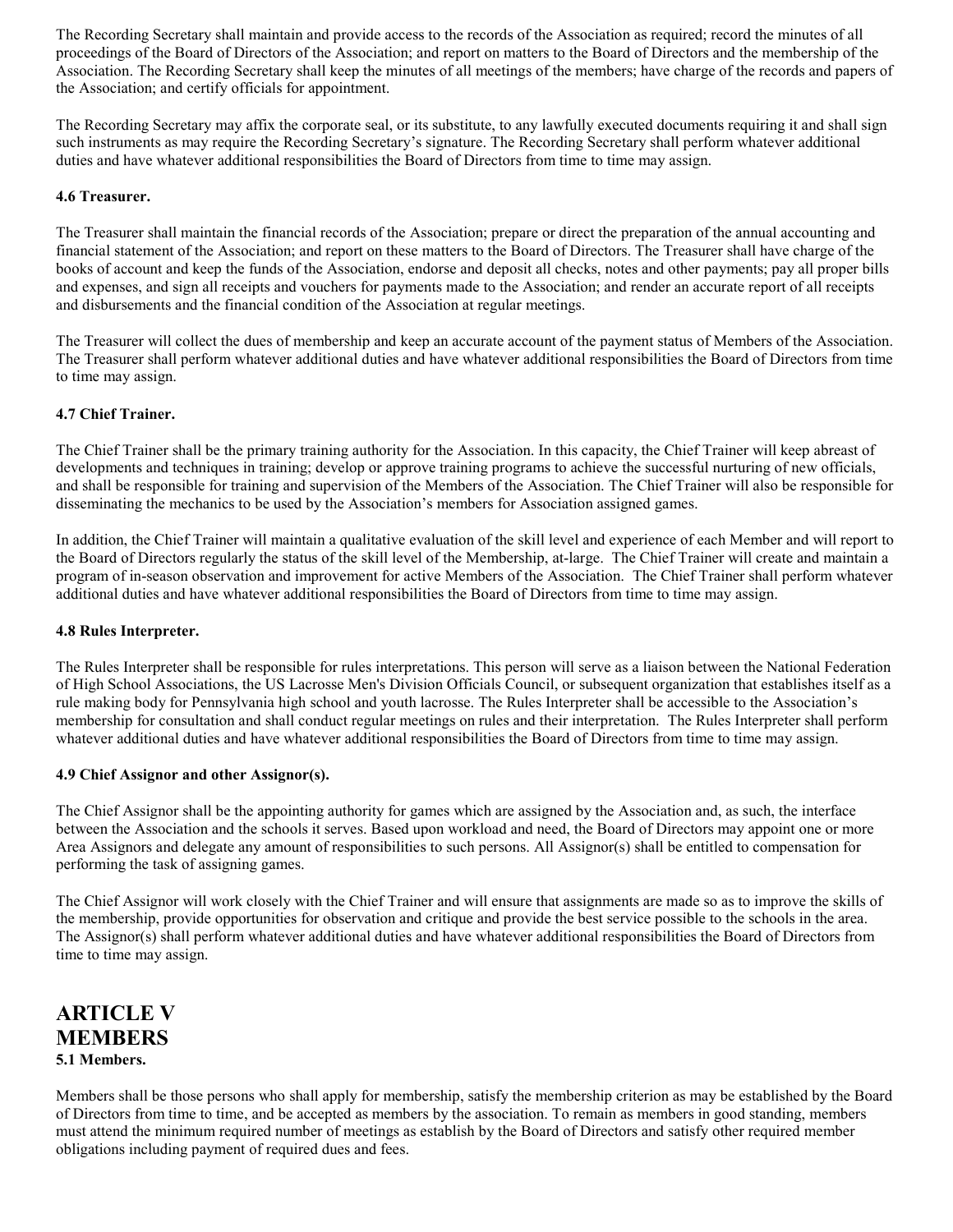All membership criteria shall be published in a public forum. Members are expected to know and adhere to the requirements of membership. Prospective members need not reside in the GPLOA area as long as they are willing to act as officials for games within that area, as assigned by the Assignor.

## 5.2 Insurance.

The Association may obtain and maintain insurance, which may be obtained independently or through its affiliation with U.S. Lacrosse, Inc., the U.S. Lacrosse Official's Council, or a similar organization, to protect the members, directors, and officers from loss due to (i) injuries sustained while participating in or traveling to and from an activity on behalf of the Association, including officiating Association-scheduled games, and (ii) claims made by third parties against members, directors, or officers for injury or property damages sustained while such individual was participating in or traveling to and from a Association activity, including officiating Association-scheduled games. If the Board of Directors determines that such insurance is necessary or desirable it may determine the extent, policy's limit, deductible and other terms of such coverage.

Should it be prudent to do so, the Board of Directors may require the members of the Association to make their own arrangements for insurance and may require proof of that insurance coverage as a criteria for membership.

## 5.3 Annual Business Meeting.

The annual meeting of members of the Association shall be held one time each year, at such time and place as shall be designated by the Board of Directors. The business to be conducted by the members at the annual meeting shall be the election of directors in accordance with Section 2.3, or as otherwise provided by law or by these Bylaws and other matters, so long as notice of the general matters to be address is given to the membership two (2) weeks prior to the meeting. Notice of the time and place for the annual meeting will be given at least three (3) weeks prior to the date of the meeting.

## 5.4 Special Meetings.

A special meeting of the members may be called at any time by the Board of Directors. Only such business shall be transacted at a special meeting as may be stated or indicated in the notice of such meeting. All effort will be made to publicize the meeting in advance as the situation warrants. If notice is not possible ahead of three weeks, proxy voting will not be available (see Proxies, below).

## 5.5 Quorum.

The presence of at least 75% of the members, either in person or by proxy, shall constitute a quorum. Except as otherwise required by law or these Bylaws, the act of a majority of the members at any meeting at which a quorum is present shall constitute an act of the members' meeting. The members present at any meeting, whether or not a quorum is present, may adjourn the meeting from time to time, without notice other than announcement at the meeting, until a quorum is present.

## 5.6 Votes of Members.

Each member shall be entitled to one (l) vote upon each matter submitted to the membership. If a matter must be submitted for revote, the vote will be treated as a new matter and the member is not committed to the earlier vote.

## 5.7 Proxies.

At all meetings of the members, a member may vote either in person or by proxy executed in writing by the member. Proxies must be in writing, specific to the matter at hand and signed by the member. If any of these criteria are not met, the proxy vote is invalid. Once a proxy vote has been received, the member forfeits the opportunity to vote on the matter in person, unless the matter is subject to a re-vote (see, Votes of Members above). The member may participate in other matters requiring a vote at the same meeting, however. Such proxies shall be filed with the Recording Secretary before or at the time of the meeting.

## 5.8 Annual Dues.

The annual dues for the Membership shall be set annually by the Board of Directors of the Association. Payment of the annual dues by a designated due date is required before participation in any membership voting activity or assignment to any paying game.

## 5.9 Suspensions, Expulsions and Removals.

A member of the Association, an officer or a member of the Board of Directors of the Association may be suspended, expelled or removed from office and/or membership if it is determined by a two-thirds vote of the Board of Directors that such action should be taken due to one or more of the following: